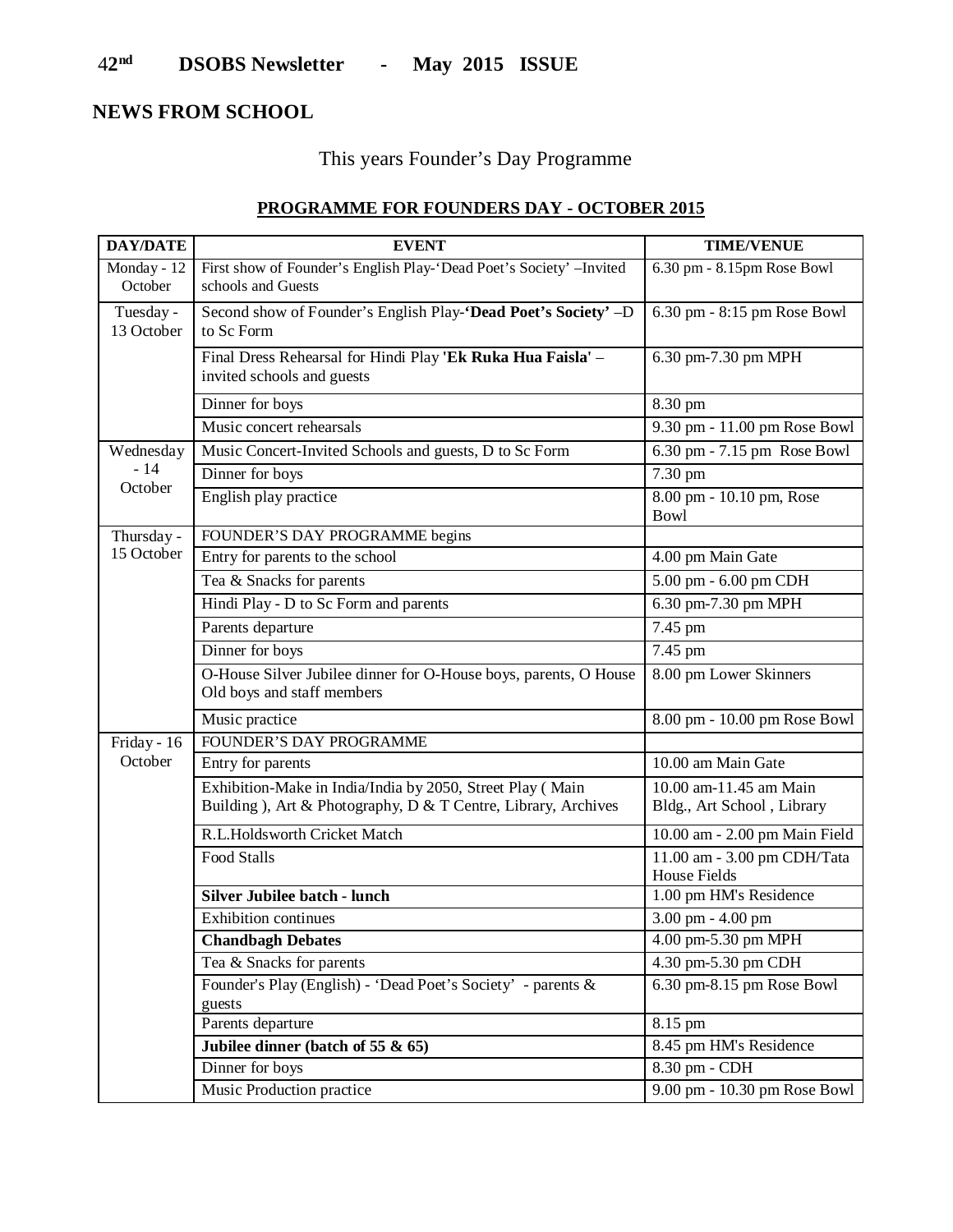| Saturday -             | <b>FOUNDER'S DAY PROGRAMME</b>               |                                             |
|------------------------|----------------------------------------------|---------------------------------------------|
| 17 October             | Entry for parents                            | 10.00 am Main Gate                          |
|                        | Oberoi House-PAGAL GYMKHANA                  | 10.30 am - 2.30 pm Lower<br><b>Skinners</b> |
|                        | <b>Lunch for IPSS members</b>                | 1.30 pm HM's Residence                      |
|                        | <b>IPSS</b> meeting                          | 2.30 pm Library                             |
|                        | Tea & Snacks for parents                     | 4.00 pm - 5.00 pm CDH                       |
|                        | Tea & Snacks for IPSS members                | 5.15 pm - 5.45 pm Library                   |
|                        | Boys & Parents to be seated in the Rose Bowl | 5.45 pm                                     |
|                        | <b>Founder's Speeches and programmes</b>     | 6.00 pm - 7.30 pm Rose Bowl                 |
|                        | <b>Founder's Day Music programme</b>         | 7.40 pm - 8.10 pm Rose Bowl                 |
|                        | Dinner for whole school                      | 8.15 pm Main Field                          |
|                        | Night out                                    | After dinner                                |
|                        | Old Boys' Gala dinner                        | Off campus (TBC)                            |
| Sunday -<br>18 October | Annual General Meeting of DSOBS              | 10.30 am - 12.30 pm MPH                     |
|                        | Old Boys' Lunch                              | 12.30 pm - 2.30 pm Triangular<br>Garden     |
|                        | Boys return from night out                   | $9.00 \text{ pm}$                           |

P K Nair

Assistant Headmaster 18-May-15

### **OLD BOYS NEWS**

#### **Dates of some important forthcoming events**

| June | 28 | Sunday   | UK Chapter Get together                                        | Nenue to be intimated |
|------|----|----------|----------------------------------------------------------------|-----------------------|
| July |    |          | Wednesday   New York Chapter Get together Amit sawhney to host |                       |
| July |    | Saturdav | Canada Chapter get together                                    | Toronto               |

**The DSOBS** took the initiative in organising help to Nepal in the aftermath of the devastating earthquake. Along with Varun Chaudhary 319-JA 2004 and Nauhar Rana 375-JA 1986 a lot of relief material was collected and sent to Nepal . What was encouraging to see was that our good offices were used by nondoscos also to send across the relief material they had collected. With our links we were able to send the relief material directly to the affected people of Nepal .

The President R P N Singh , the Vice President Jaswinder Singh along with the the Secretary and some old boys of Dehra Dun went to school on March 14, 2015 to conduct the Induction Ceremony of the Class of 2015 and welcome the new set of Doon School Old Boys into the Society. As part of the ceremony the president presented each Old Boy some momentoes and a power point presentation was made highlighting the activities of the Old Boys.

Our heartiest congratulations to Tikka Shatrujit Singh( 564-TA 1980) on being appointed as *Chevalier de l'Ordre National de la Légion d'Honneur* **( Knight in the National Order of the Legion of Honour** by the President of the French Republic . Established by Emperor Napolean in 1804 the Legion d'Honnear is the highest French honour. This prestigious distinction rewards the excellent quality of services rendered by him to France and the attachment shown by him.

Pramila and Sheel Sharma 345-K '64 proudly announce that they have become grandparents. Their daughter Vrinda and Salil Pawah were blessed with a beautiful daughter, Veda, on April 11, 2015. Some news passed on to me by the proud father Yashdev Inder Singh regarding his children Dhananjay Inder Singh Ex-73TA and Mritunjai Inder Singh Ex-123TA